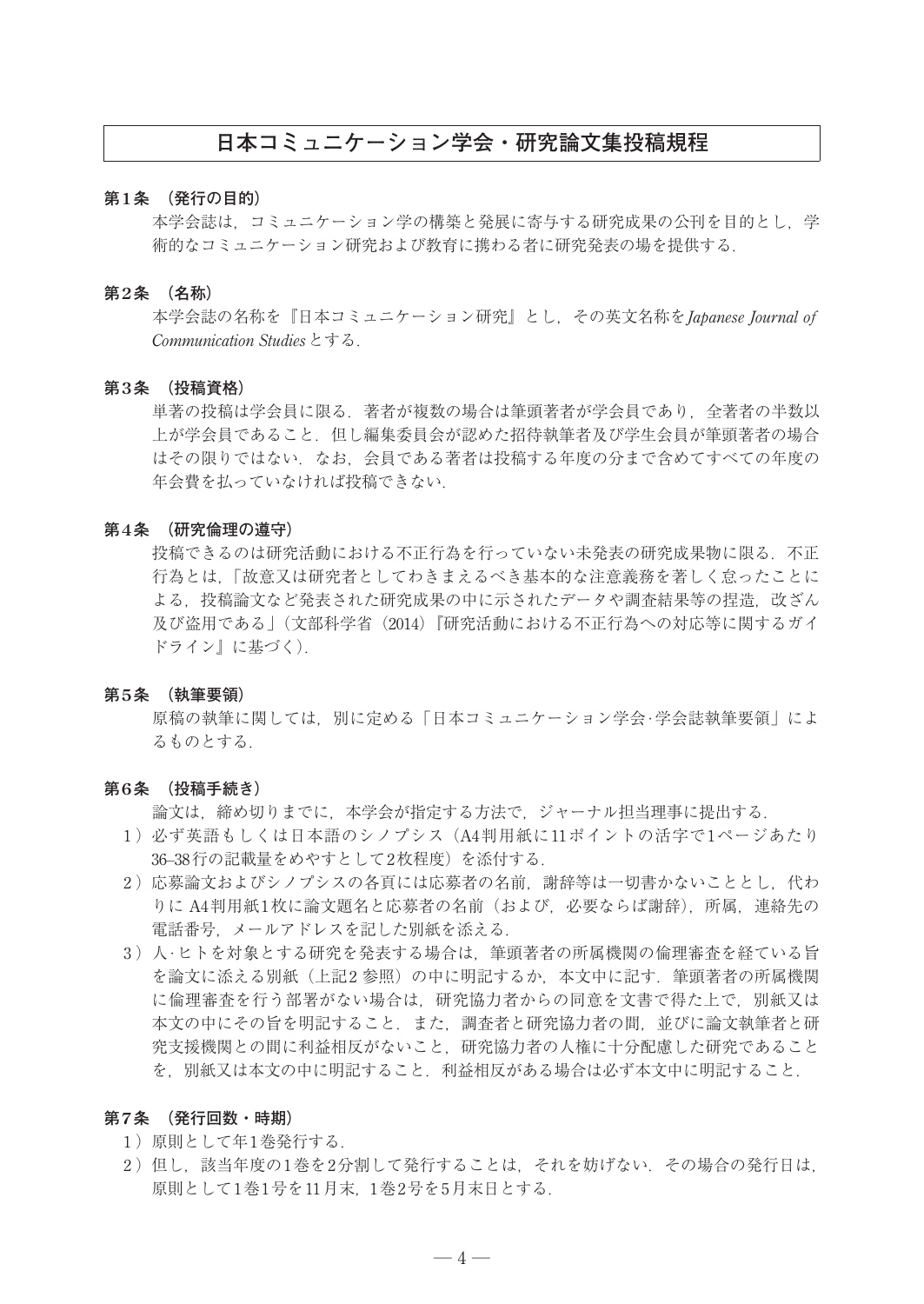## **第8条 (投稿締切)**

投稿締め切りは別途定める.

#### **第9条 (審査)**

 投稿論文の審査は,原則として理事会によって選任され,学術局ジャーナル担当理事によっ て委嘱された本学会会員で構成される論文査読委員会によって行われ,本学会理事で構成さ れるジャーナル編集委員会で審査結果を承認する.審査の結果はジャーナル担当理事から投 稿者に通知する.審査の詳細に関する問い合わせには一切応じない.審査後不採択となった 原稿は、正式な通知の時点から他媒体への投稿·公刊が可能となる. なお、別に定める「日 本コミュニケーション学会·学会誌執筆要領」に従わない投稿は不受理として,審査の対象 としない.

- 1 )論文査読委員およびジャーナル編集委員の任期は2年間とする.但し再任はそれを妨げない. また論文査読委員とジャーナル編集委員の兼任はそれを妨げない.
- 2 )投稿論文の内容によって,論文査読委員またはジャーナル編集委員が推薦する(i)論文査読委 員以外の本学会会員(ii)本学会会員以外の有識者に論文査読を委嘱すること(「ゲスト査読 者」の招聘)はそれを妨げない.
- 3 )論文査読委員がその任期中本学会誌に投稿を行うことはそれを妨げない.但し,投稿する場 合は,当該巻号の投稿論文査読·審査を行わない.
- 4 )学術局ジャーナル担当理事は,ジャーナル編集委員長として学会誌編集に関するすべての業 務を統括する.但し,学会誌の企画内容等によって,その編集業務をジャーナル編集委員会 が推薦する本学会会員に委嘱することができる.

## **第10条 (規程の改廃)**

本投稿規程の改廃については、ジャーナル担当理事が理事会に原案を提示し、理事会で協議 した上で,理事会出席者の過半数の賛成をもって本規程の改定を行う.

### **第11条 (原稿の返却)**

 投稿された原稿は採否に関わらず原則として返却しない.何らかの事情により,審査結果を 待たずに投稿を取り消したい場合には、文書(形式および提出方法は任意)により申し出た 上で,ジャー ナル担当理事の承認を得るものとする.

#### **第12条 (原稿料)**

特別な場合を除き、当学会は執筆者に対し原稿料・執筆料等の支払いは行わない.

#### **第13条 (掲載料金)**

制限字数内であれば無料とする. 超過分の掲載料金, および大幅な加筆・変更によって生じ た校正費用は実費を徴収する.

#### **第14条 (特殊印刷等の費用)**

 図版の写真印刷,カラー印刷などにより特別な印刷費用が発生する場合には,必要に応じて 実費を徴収する.

## **第15条 (著作権)**

 掲載された論文・記事の著作権は本学会に属する.また,論文・記事の作者は,当学会によ る当該論文の電子化および公開(委託を含む)を承諾するものとする. 本学会誌に掲載され た論文等を他の出版物・媒体で公刊する場合には,あらかじめ文書により当学会担当理事の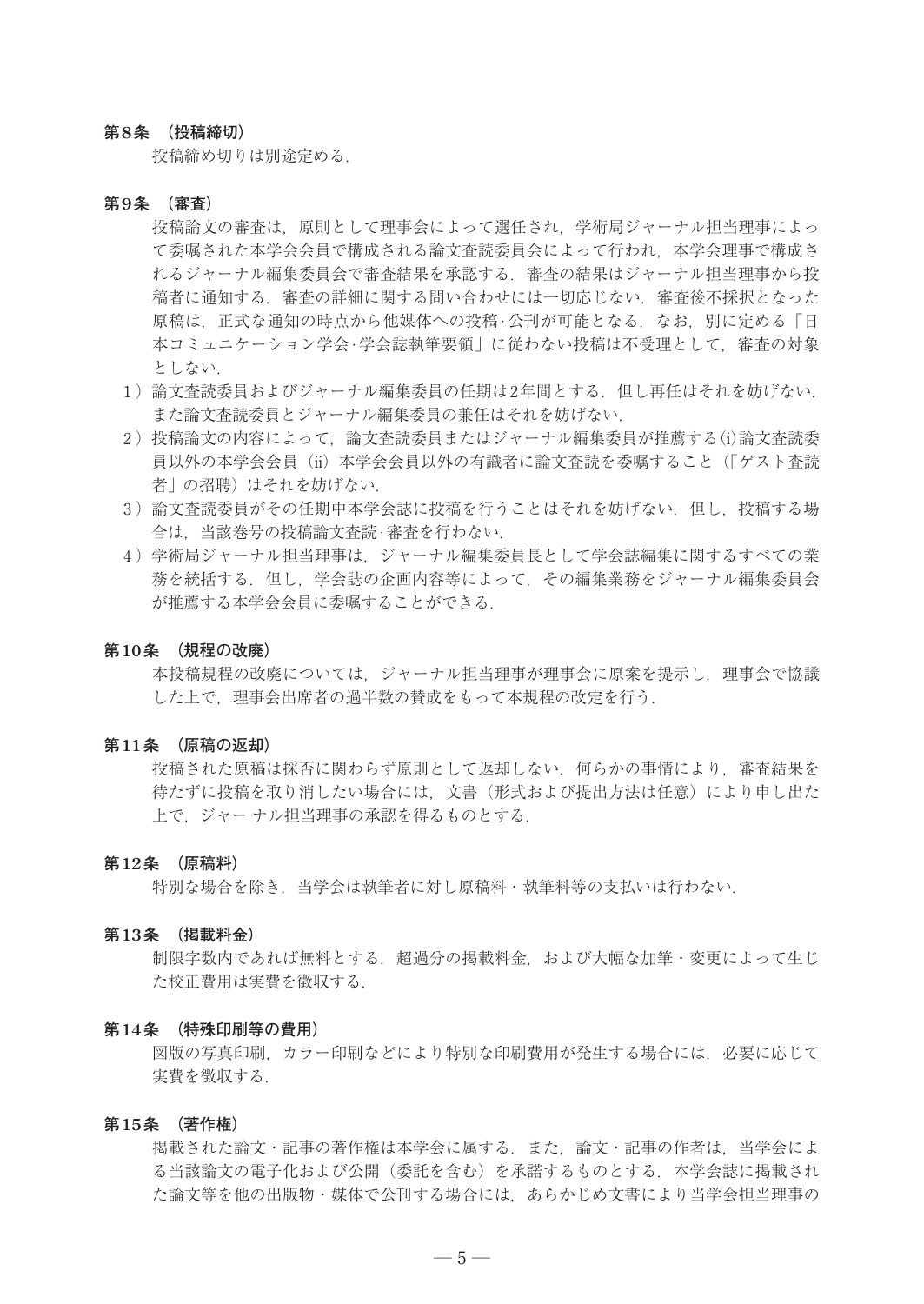承認を得なければならない.論文・記事の作者は,著作者人格権を行使しないことに同意す る.

## **第16条 (その他)**

- 1 )投稿原稿については必要に応じて,その形式や内容について審査委員会が投稿者に助言した り訂正を求めたりすることができる.掲載を条件付きで許可された執筆者は原則的に査読者 のコメントに従わなくてはならない.
- 2)本学会誌への記載が確定した投稿者は出版に要する費用の一部を負担することがある. その 金額については当該年度の学会の財政状態及び出版に要する金額,掲載論文の数などを総合 的に検討し理事会で決定した上で投稿者に通知する.

## **附則**

- 1. 本内規は2013年12月21日に改定され,2013年12月21日より施行する.
- 2. 本内規は2019年12月15日に改定され,2019年12月15日より施行する.
- 3. 本内規は2020年5月31日に改定され,2020年5月31日より施行する.
- 4. 本内規は2021年10月16日に改定され,2021年10月16日より施行する.
- 5. 本内規は2022年3月20日に改定され,2022年3月20日より施行する.
- 6. 常に最新の投稿規程を参照すること.

## **Submission Guidelines for JCA Journal**

#### **Article 1: Purpose**

 The Journal of the JCA aims to publish original research that contributes to the advancement of the study of communication, and by doing so, provide scholars and educators with opportunities to publish their achievements in communication research and education.

## **Article 2: Title**

 The Journal is titled *Japanese Journal of Communication Studies*, with its Japanese title, *Nihon Komyunikei shon Kenkyu*.

## **Article 3: Qualification**

 For a single-author manuscript, the author must be a member of JCA. For a multiple-author manuscript, the first author must be a member of JCA, and half or more of the authors are to be JCA members. Exception will be made for the author(s) of invited articles authorized by the editorial board, as well as for manuscripts with a student member as its first author. To submit a manuscript, all membership fees including the year in which the manuscript is submitted must be paid in full by all author(s) with JCA membership

#### **Article 4: Research Ethics Compliance**

 A submitted manuscript must be an original work that has not been published previously and is not currently being considered for publication elsewhere. The research described in the manuscript must be carried out without any misconduct such as fabrication, falsification, plagiarism, multiple submission, and inappropriate authorship. (Cf. "Guidelines for Responding to Misconduct in Research" by Ministry of Education, Culture, Sports, Science and Technology)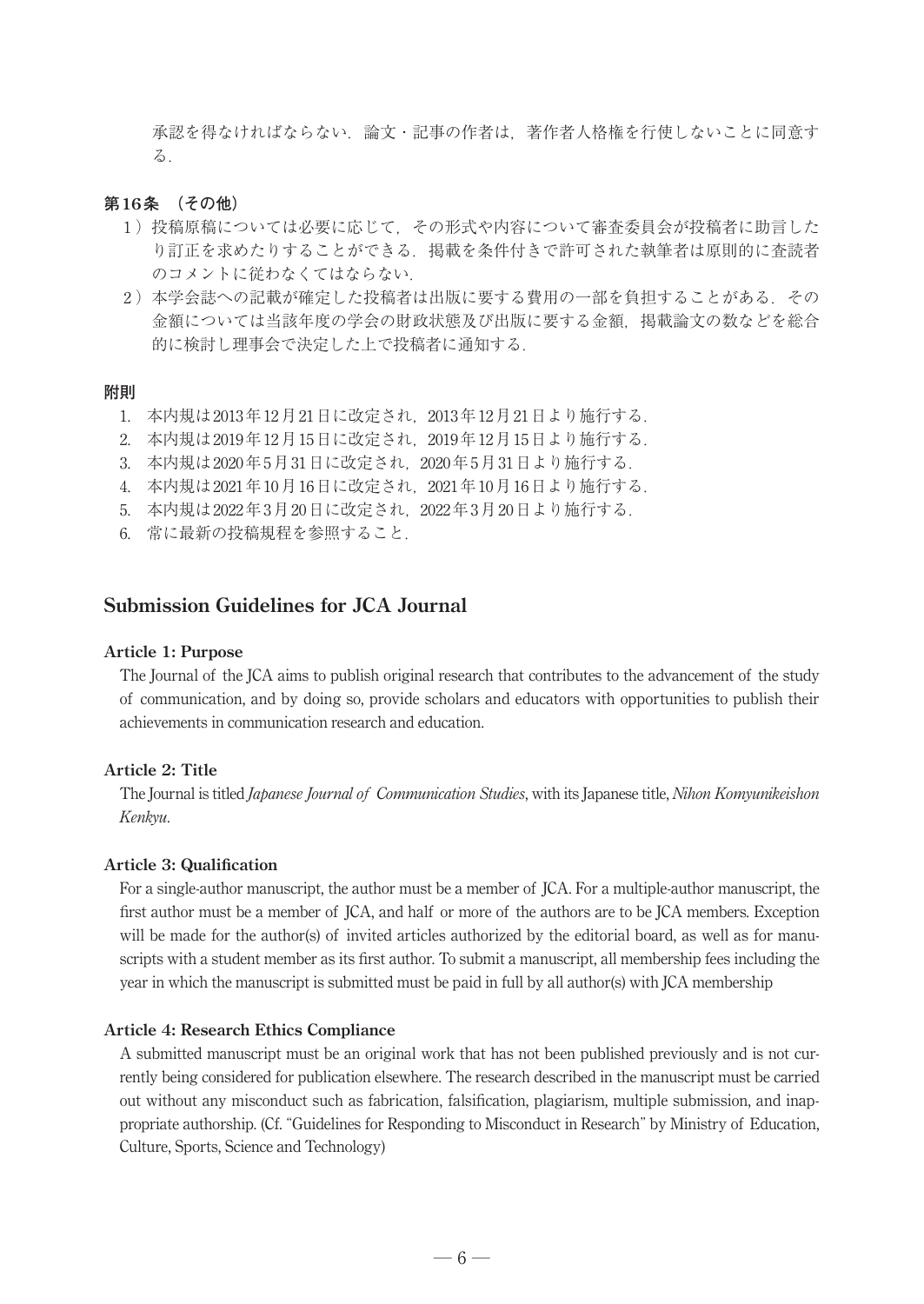### **Article 5: Writing a Manuscript**

When writing a manuscript, please refer to "Instructions for Authors" detailed elsewhere.

#### **Article 6: Manuscript Submission**

The manuscript should be received by the due date. The method of submission is subject to further specification by the Association and the Director of Journal.

- (1) At the time of manuscript submission, a précis (either in Japanese or English, in accordance with the language used in the manuscript) of not more than 2 pages (36–38 lines with 11-point font on A-4 size paper and, for English manuscripts, double spaced) should also be submitted with the manuscript.
- (2) Neither the name of the author(s) nor any acknowledgement should appear in the manuscript nor the précis. A cover sheet with the title of the article (and acknowledgement, if necessary), the name, aliation, telephone number (both home and office), and e-mail address of the author(s) should be sent via a separate file.
- (3) When submitting the manuscript of a research involving human participants, the research must be approved by the research ethics committee of the researcher's first author's affiliate institution, and the author must note of its approval in the accompanying file (stated in (2) above) or in the manuscript itself. Should such committee not exist in the researcher's first author's affiliate institution, the researcher author must obtain a written permission from the research participants, and make a note of it in the accompanying file or the manuscript. The author(s) must also state, in the accompanying file or the manuscript, that there is no conflict of interest between the researcher author(s) and the participants, nor between the author(s) and the organization(s) which supported the research (if any), and that the research has been conducted with careful consideration for participants' human rights. When there is a conflict of interest, it must be clearly stated in the manuscript itself.

#### **Article 7: Publication Frequency**

- (1) In principle, JCA publishes one volume annually.
- (2) A single volume of the journal could be issued in the form of two separate biannual publications, with November 30 as the date of publication for the first issue of the volume; May 31 for its second issue.

## **Article 8: Submission Deadline**

The submission deadline for the upcoming volume of the journal is to be announced elsewhere.

## **Article 9: Review Process**

 Each submission will be reviewed by the Board of Manuscript Reviewers composed of JCA members appointed by the Director of Journals and approved by the Board of Directors. The editorial decision will eventually be made by the Editorial Committee consisting of members of the Board of Directors based on reviewers' evaluations, comments and suggestions. The Director of Journals will notify each submitter of the evaluation and final decision in due time. Once the decision is made final, neither the Board of Manuscript Reviewers nor the Director of Journals will be expected to communicate with individual submitters for details or further clarifications regarding the manuscript review. All manuscripts that have been reviewed and rejected for publication in the Journal can be submitted elsewhere once official notice is given. Manuscripts which fail to meet the "Instructions for Author" will not be accepted for review.

- (1) The term of appointment to the Board of Manuscript Reviewers and to the Editorial Committee is two years, with a possibility of re-appointment and double-appointment.
- (2) Upon suggestion by members of the Board of Manuscript Reviewers or of the Editorial Committee, manuscripts can be reviewed by "guest reviewers," i.e., erudite individuals within and outside the JCA,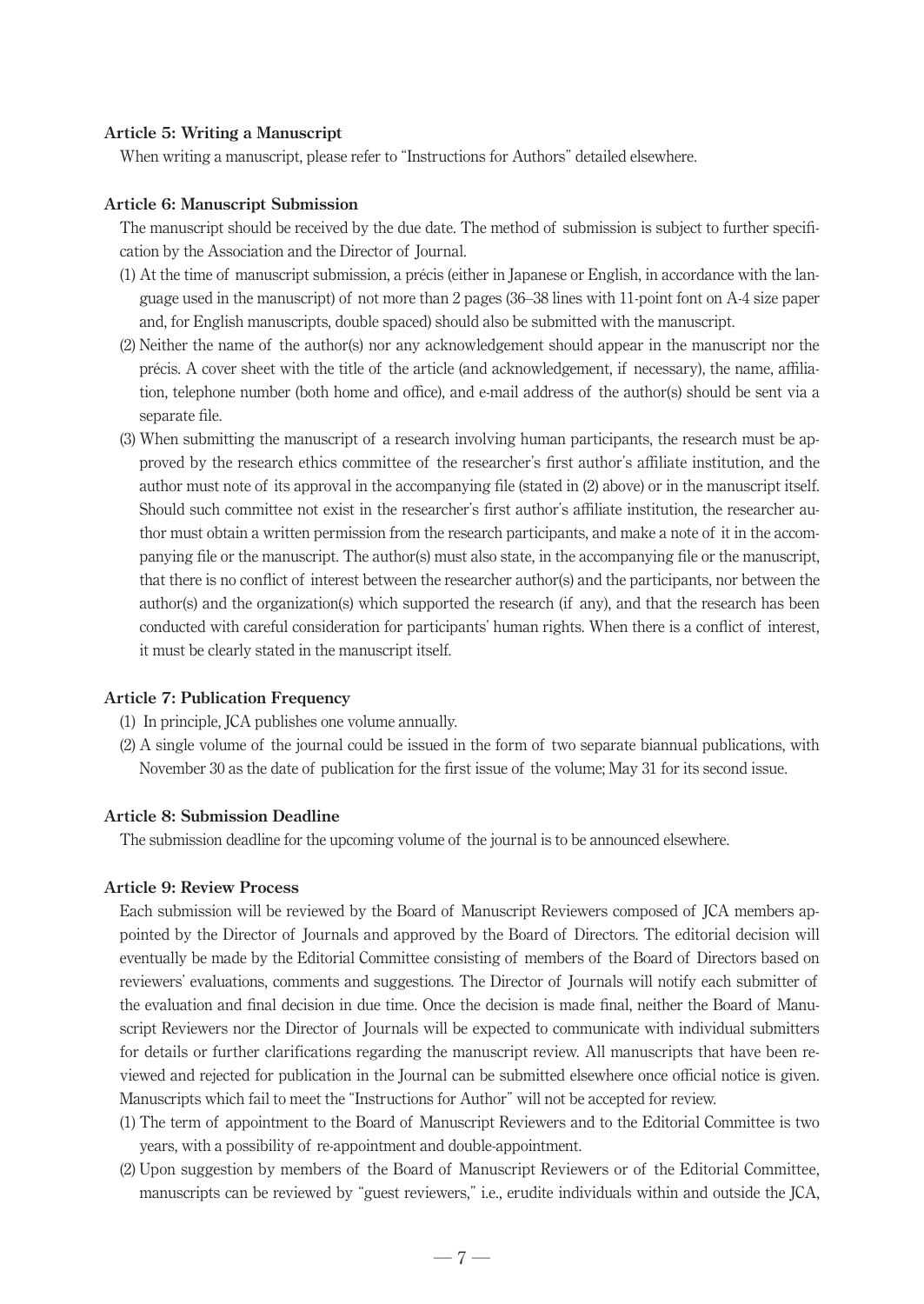appointed by the Director of Journals.

- (3) Members of the Board of Manuscript Reviewers are allowed to submit their work to the JCA journals during their term of appointment. For the issue in which they wish to submit a manuscript, they are exempted from exercising their role assigned to and by the Board of Manuscript Reviewers, i.e., reviewing and evaluating submissions.
- (4) As the Editor-in-Chief, the Director of Journals oversees the editorial process and procedure of the JCA journals in its entirety. Upon the Editorial Committee's recommendation, the Director of Journals can also entrust part of his or her editorial duty to one or more JCA members as "special editors."

## **Article 10: Changes and Amendments**

 Changes and amendments to these regulations can be made when the Editor-in-Chief submits a formal application to the Board of Directors for such changes after the approval of the Editorial Board. Final decisions will rest with the approval of the JCA Board of Directors with over half of its members present in the decision.

#### **Article 11: Return of a Manuscript**

 In principle, no copies of the manuscript or of other submitted materials, whether accepted or not, will be returned to the author. If the author wishes to withdraw a submission prior to the final editorial decision, the author should make a formal request to the Editor-in-Chief in writing.

### **Article 12: Payment**

In principle, there is no payment for manuscripts published in Journals.

## **Article 13: Publication Fee**

 Manuscripts within the length requirement will be published without charges. Manuscripts that exceed the length requirement and/or include extra modifications or additions other than correcting typographical errors at the stage of galley proofs will be published at additional cost to the author.

## **Article 14: Special Cost**

 If, due to graphics, color printing, or other special requirements, there are cost overruns for a manuscript, the author will be charged for any additional costs incurred.

## **Article 15: Copyright**

 The copyright of all articles that appear in *JJCS* belongs to JCA. The author(s) are to allow JCA or its contractor(s) to publish the articles in any necessary format. If the author(s) wish(es) a published article to appear elsewhere, a written request to the Editor-in-Chief is required. The author(s) are not to exercise their moral rights.

## **Article 16: Miscellaneous**

- (1) The editorial committee, when necessary, may advise or request the author to change the style and content of the manuscript. The author, whose article is conditionally accepted for publication, is obliged to follow the reviewers' advice or request for the change in contents.
- (2) The author whose article was accepted for the journals maybe asked to pay a certain portion of the publication cost. The amount of payment will be determined and communicated to the author by the Editorial Board, judging from the nancial situation of the JCA, the publication cost, and the number of articles included in the journals.